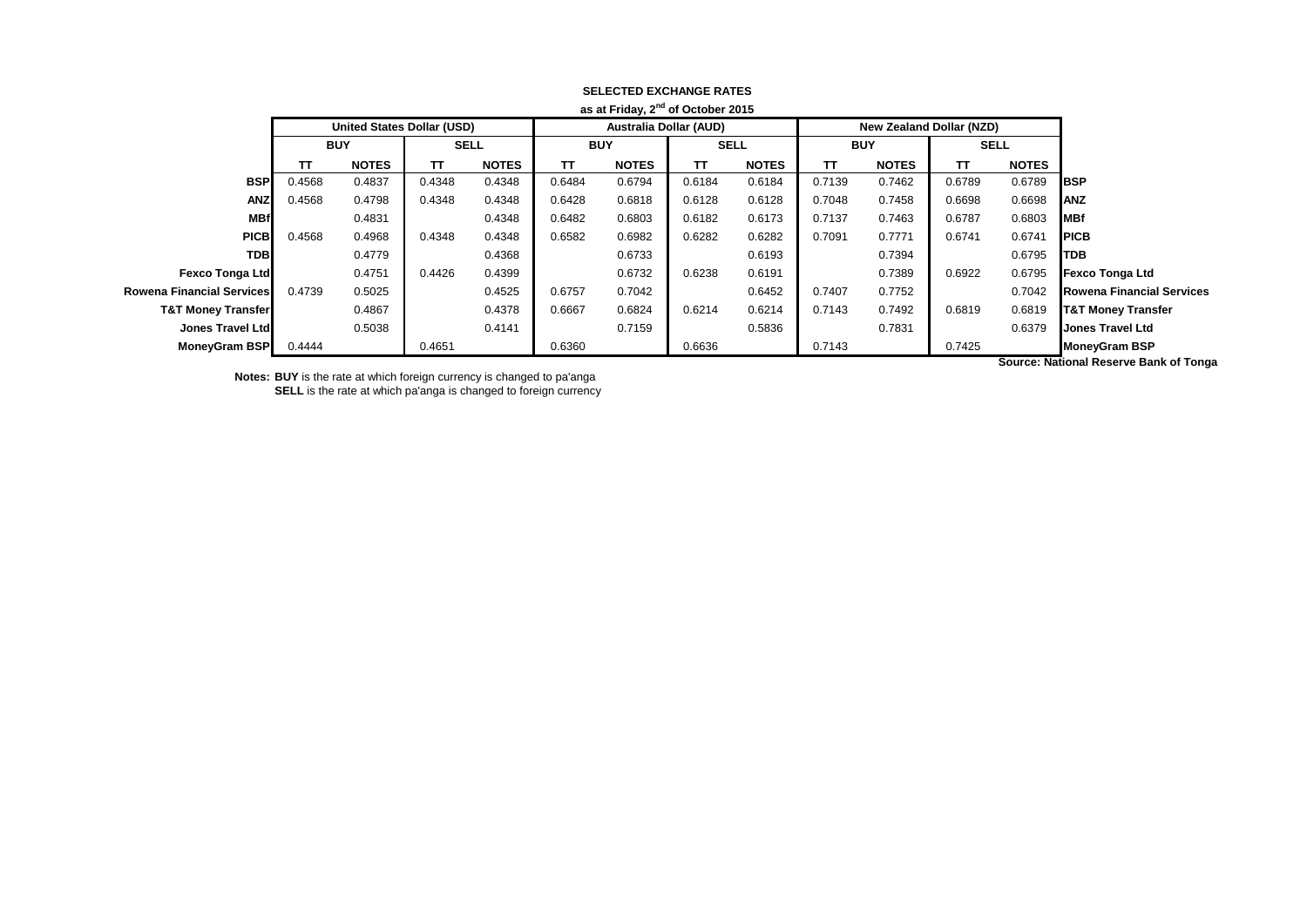|                               |                                   |              |             |              |                               | as at Friday, 9 <sup>th</sup> of October 2015 |             |              |            |                                 |             |              |                                       |
|-------------------------------|-----------------------------------|--------------|-------------|--------------|-------------------------------|-----------------------------------------------|-------------|--------------|------------|---------------------------------|-------------|--------------|---------------------------------------|
|                               | <b>United States Dollar (USD)</b> |              |             |              | <b>Australia Dollar (AUD)</b> |                                               |             |              |            | <b>New Zealand Dollar (NZD)</b> |             |              |                                       |
|                               | <b>BUY</b>                        |              | <b>SELL</b> |              | <b>BUY</b>                    |                                               | <b>SELL</b> |              | <b>BUY</b> |                                 | <b>SELL</b> |              |                                       |
|                               | TΤ                                | <b>NOTES</b> | TТ          | <b>NOTES</b> | ТΤ                            | <b>NOTES</b>                                  | TΤ          | <b>NOTES</b> | <b>TT</b>  | <b>NOTES</b>                    | TΤ          | <b>NOTES</b> |                                       |
| <b>BSP</b>                    | 0.4638                            | 0.4907       | 0.4418      | 0.4418       | 0.6375                        | 0.6685                                        | 0.6075      | 0.6075       | 0.6963     | 0.7286                          | 0.6613      | 0.6613       | <b>BSP</b>                            |
| <b>ANZ</b>                    | 0.4638                            | 0.4868       | 0.4418      | 0.4418       | 0.6387                        | 0.6777                                        | 0.6087      | 0.6087       | 0.6883     | 0.7293                          | 0.6533      | 0.6533       | <b>ANZ</b>                            |
| <b>MBf</b>                    |                                   | 0.4902       |             | 0.4425       | 0.6373                        | 0.6667                                        | 0.6073      | 0.6061       | 0.6961     | 0.7299                          | 0.6611      | 0.6623       | <b>MBf</b>                            |
| <b>PICB</b>                   | 0.4638                            | 0.5038       | 0.4418      | 0.4418       | 0.6635                        | 0.7035                                        | 0.6335      | 0.6335       | 0.7161     | 0.7841                          | 0.6811      | 0.6811       | <b>PICB</b>                           |
| <b>TDB</b>                    |                                   | 0.4849       |             | 0.4438       |                               | 0.6626                                        |             | 0.6086       |            | 0.7222                          |             | 0.6623       | <b>TDB</b>                            |
| <b>Fexco Tonga Ltd</b>        |                                   | 0.4824       | 0.4484      | 0.4467       |                               | 0.6689                                        | 0.6126      | 0.6152       |            | 0.7217                          | 0.6724      | 0.6636       | <b>Fexco Tonga Ltd</b>                |
| Rowena Financial Services     | 0.4739                            | 0.5102       |             | 0.4587       | 0.6757                        | 0.6944                                        |             | 0.6329       | 0.7246     | 0.7576                          |             | 0.6897       | <b>Rowena Financial Services</b>      |
| <b>T&amp;T Money Transfer</b> |                                   | 0.4937       |             | 0.4448       | 0.6667                        | 0.6715                                        | 0.6100      | 0.6100       | 0.7042     | 0.7316                          | 0.6663      | 0.6663       | <b>T&amp;T Money Transfer</b>         |
| Jones Travel Ltd              |                                   | 0.5111       |             | 0.4208       |                               | 0.7116                                        |             | 0.5797       |            | 0.7658                          |             | 0.6222       | Jones Travel Ltd                      |
| MoneyGram BSP                 | 0.4698                            |              | 0.4395      |              | 0.6496                        |                                               | 0.6149      |              | 0.7125     |                                 | 0.6652      |              | <b>MoneyGram BSP</b>                  |
|                               |                                   |              |             |              |                               |                                               |             |              |            |                                 |             |              | Course: Notional Deserve Bank of Tone |

**Notes: BUY** is the rate at which foreign currency is changed to pa'anga **SELL** is the rate at which pa'anga is changed to foreign currency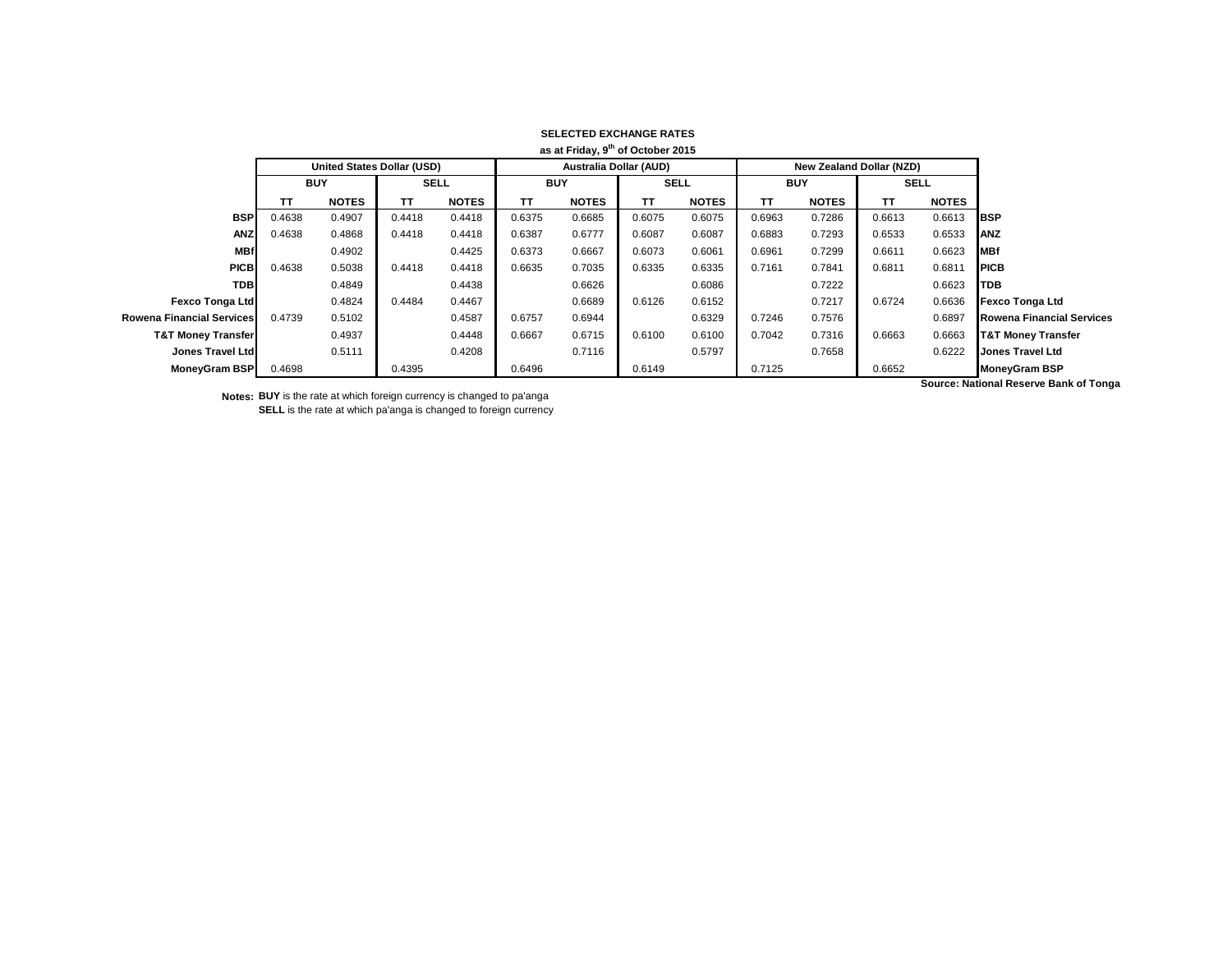| as at Friday, 16 <sup>th</sup> of October 2015 |            |                                   |             |              |                               |              |             |              |            |                                 |             |              |                                            |
|------------------------------------------------|------------|-----------------------------------|-------------|--------------|-------------------------------|--------------|-------------|--------------|------------|---------------------------------|-------------|--------------|--------------------------------------------|
|                                                |            | <b>United States Dollar (USD)</b> |             |              | <b>Australia Dollar (AUD)</b> |              |             |              |            | <b>New Zealand Dollar (NZD)</b> |             |              |                                            |
|                                                | <b>BUY</b> |                                   | <b>SELL</b> |              | <b>BUY</b>                    |              | <b>SELL</b> |              | <b>BUY</b> |                                 | <b>SELL</b> |              |                                            |
|                                                | ТΤ         | <b>NOTES</b>                      | TΤ          | <b>NOTES</b> | ТΤ                            | <b>NOTES</b> | TΤ          | <b>NOTES</b> | <b>TT</b>  | <b>NOTES</b>                    | TΤ          | <b>NOTES</b> |                                            |
| <b>BSP</b>                                     | 0.4674     | 0.4943                            | 0.4454      | 0.4454       | 0.6369                        | 0.6679       | 0.6069      | 0.6069       | 0.6839     | 0.7162                          | 0.6489      | 0.6489       | <b>BSP</b>                                 |
| <b>ANZ</b>                                     | 0.4674     | 0.4904                            | 0.4454      | 0.4454       | 0.6318                        | 0.6708       | 0.6018      | 0.6018       | 0.6771     | 0.7181                          | 0.6421      | 0.6421       | <b>ANZ</b>                                 |
| <b>MBf</b>                                     | 0.4672     | 0.4950                            |             | 0.4444       | 0.6367                        | 0.6667       | 0.6067      | 0.6061       | 0.6837     | 0.7143                          | 0.6487      | 0.6494       | <b>MBf</b>                                 |
| <b>PICB</b>                                    | 0.4674     | 0.5074                            | 0.4454      | 0.4454       | 0.6662                        | 0.7062       | 0.6362      | 0.6362       | 0.7197     | 0.7877                          | 0.6847      | 0.6847       | <b>PICB</b>                                |
| <b>TDB</b>                                     |            | 0.4885                            |             | 0.4474       |                               | 0.6622       |             | 0.6082       |            | 0.7097                          |             | 0.6498       | <b>TDB</b>                                 |
| <b>Fexco Tonga Ltd</b>                         |            | 0.4861                            | 0.4527      | 0.4501       |                               | 0.6618       | 0.6124      | 0.6086       |            | 0.7100                          | 0.6610      | 0.6529       | <b>Fexco Tonga Ltd</b>                     |
| Rowena Financial Services                      | 0.4739     | 0.5102                            |             | 0.4587       | 0.6711                        | 0.6944       |             | 0.6329       | 0.7194     | 0.7576                          |             | 0.6897       | <b>Rowena Financial Services</b>           |
| <b>T&amp;T Money Transfer</b>                  |            | 0.4983                            |             | 0.4494       | 0.6667                        | 0.6719       | 0.6109      | 0.6109       | 0.6944     | 0.7202                          | 0.6529      | 0.6529       | <b>T&amp;T Money Transfer</b>              |
| Jones Travel Ltd                               |            | 0.5149                            |             | 0.4242       |                               | 0.7043       |             | 0.5731       |            | 0.7540                          |             | 0.6115       | <b>Jones Travel Ltd</b>                    |
| MoneyGram BSP                                  | 0.4698     |                                   | 0.4395      |              | 0.6360                        |              | 0.6021      |              | 0.6913     |                                 | 0.6400      |              | <b>MoneyGram BSP</b>                       |
|                                                |            |                                   |             |              |                               |              |             |              |            |                                 |             |              | Correspondents of Departure Dept. of Topic |

**Notes: BUY** is the rate at which foreign currency is changed to pa'anga **SELL** is the rate at which pa'anga is changed to foreign currency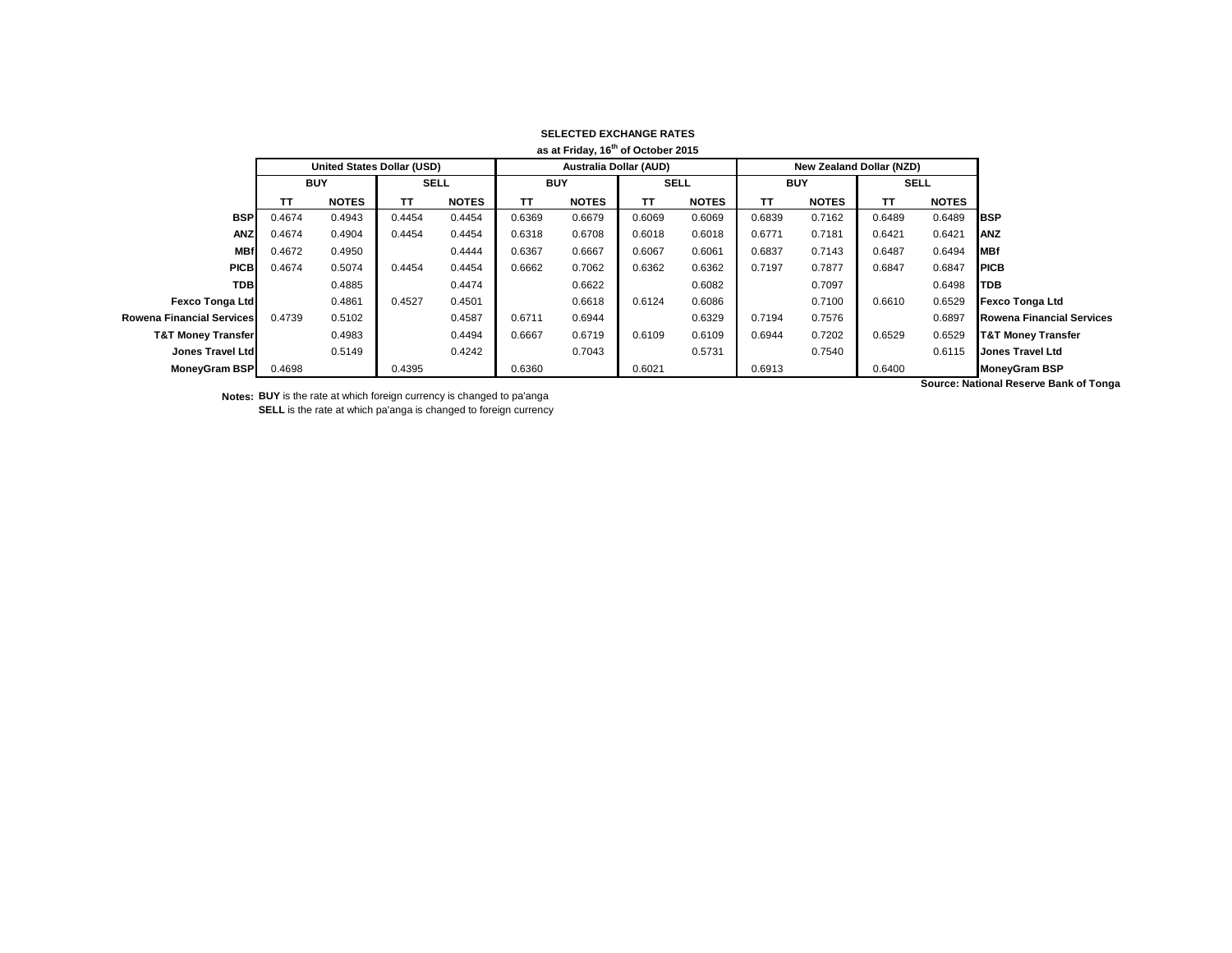|                               |                                   |              |             |              |                               | as at Friday, 23 <sup>rd</sup> of October 2015 |             |              |            |                                 |             |              |                                       |
|-------------------------------|-----------------------------------|--------------|-------------|--------------|-------------------------------|------------------------------------------------|-------------|--------------|------------|---------------------------------|-------------|--------------|---------------------------------------|
|                               | <b>United States Dollar (USD)</b> |              |             |              | <b>Australia Dollar (AUD)</b> |                                                |             |              |            | <b>New Zealand Dollar (NZD)</b> |             |              |                                       |
|                               | <b>BUY</b>                        |              | <b>SELL</b> |              | <b>BUY</b>                    |                                                | <b>SELL</b> |              | <b>BUY</b> |                                 | <b>SELL</b> |              |                                       |
|                               | TΤ                                | <b>NOTES</b> | TТ          | <b>NOTES</b> | ТΤ                            | <b>NOTES</b>                                   | TΤ          | <b>NOTES</b> | <b>TT</b>  | <b>NOTES</b>                    | TΤ          | <b>NOTES</b> |                                       |
| <b>BSP</b>                    | 0.4665                            | 0.4934       | 0.4445      | 0.4445       | 0.6454                        | 0.6764                                         | 0.6154      | 0.6154       | 0.6883     | 0.7206                          | 0.6533      | 0.6533       | <b>IBSP</b>                           |
| <b>ANZ</b>                    | 0.4665                            | 0.4895       | 0.4445      | 0.4445       | 0.6407                        | 0.6797                                         | 0.6107      | 0.6107       | 0.6819     | 0.7229                          | 0.6469      | 0.6469       | <b>ANZ</b>                            |
| <b>MBf</b>                    | 0.4663                            | 0.4926       | 0.4443      | 0.4444       | 0.6452                        | 0.6757                                         | 0.6152      | 0.6135       | 0.6881     | 0.7194                          | 0.6531      | 0.6536       | <b>MBf</b>                            |
| <b>PICB</b>                   | 0.4665                            | 0.5065       | 0.4445      | 0.4445       | 0.6655                        | 0.7055                                         | 0.6355      | 0.6355       | 0.7188     | 0.7868                          | 0.6838      | 0.6838       | <b>PICB</b>                           |
| <b>TDB</b>                    |                                   | 0.4876       |             | 0.4465       |                               | 0.6703                                         |             | 0.6163       |            | 0.7146                          |             | 0.6547       | <b>TDB</b>                            |
| <b>Fexco Tonga Ltd</b>        |                                   | 0.4852       | 0.4513      | 0.4493       |                               | 0.6710                                         | 0.6195      | 0.6171       |            | 0.7150                          | 0.6652      | 0.6575       | <b>Fexco Tonga Ltd</b>                |
| Rowena Financial Services     | 0.4739                            | 0.4950       |             | 0.4630       | 0.6711                        | 0.7042                                         |             | 0.6410       | 0.7143     | 0.7519                          |             | 0.6803       | <b>Rowena Financial Services</b>      |
| <b>T&amp;T Money Transfer</b> |                                   | 0.4974       |             | 0.4485       | 0.6667                        | 0.6804                                         | 0.6194      | 0.6194       | 0.6993     | 0.7246                          | 0.6573      | 0.6573       | <b>T&amp;T Money Transfer</b>         |
| Jones Travel Ltd              |                                   | 0.5140       |             | 0.4233       |                               | 0.7137                                         |             | 0.5816       |            | 0.7590                          |             | 0.6161       | <b>Jones Travel Ltd</b>               |
| <b>MoneyGram BSP</b>          | 0.4712                            |              | 0.4408      |              | 0.6485                        |                                                | 0.6139      |              | 0.7037     |                                 | 0.6517      |              | <b>MoneyGram BSP</b>                  |
|                               |                                   |              |             |              |                               |                                                |             |              |            |                                 |             |              | Course: Notional Deserve Bank of Tone |

**Notes: BUY** is the rate at which foreign currency is changed to pa'anga **SELL** is the rate at which pa'anga is changed to foreign currency